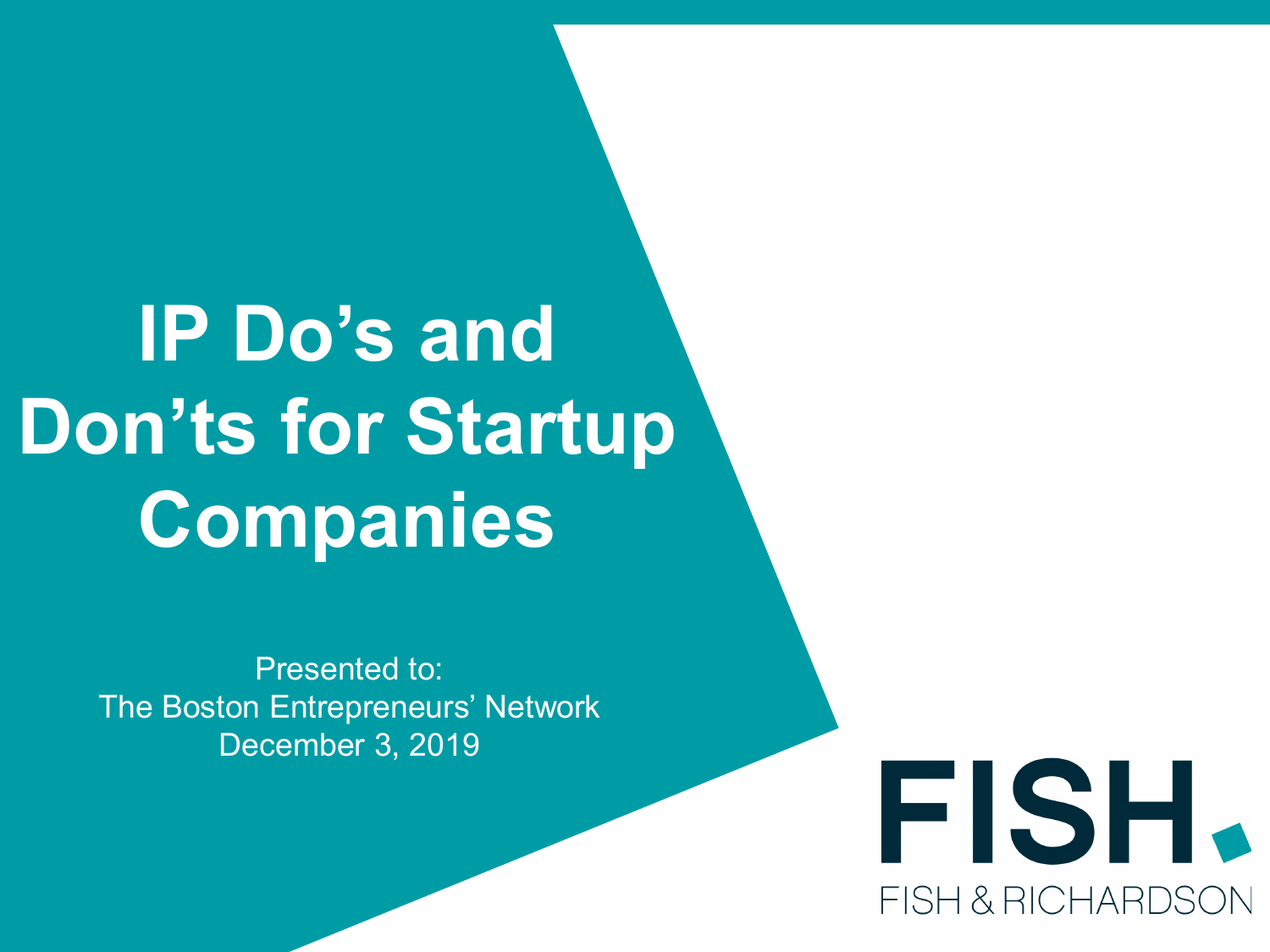#### **#1: DO Develop an IP Strategy**

- Work on developing an overall IP strategy.
- Identify goals of your IP portfolio and develop a global strategy that works toward those goals.
- IP strategy should include a budget and filing schedules and identify technologies to be protected.
- IP strategy should identify the types of IP (e.g., patents, trademarks, copyrights, or trade secrets) that will best protect your assets.
- You can waste time and money without a clear IP strategy.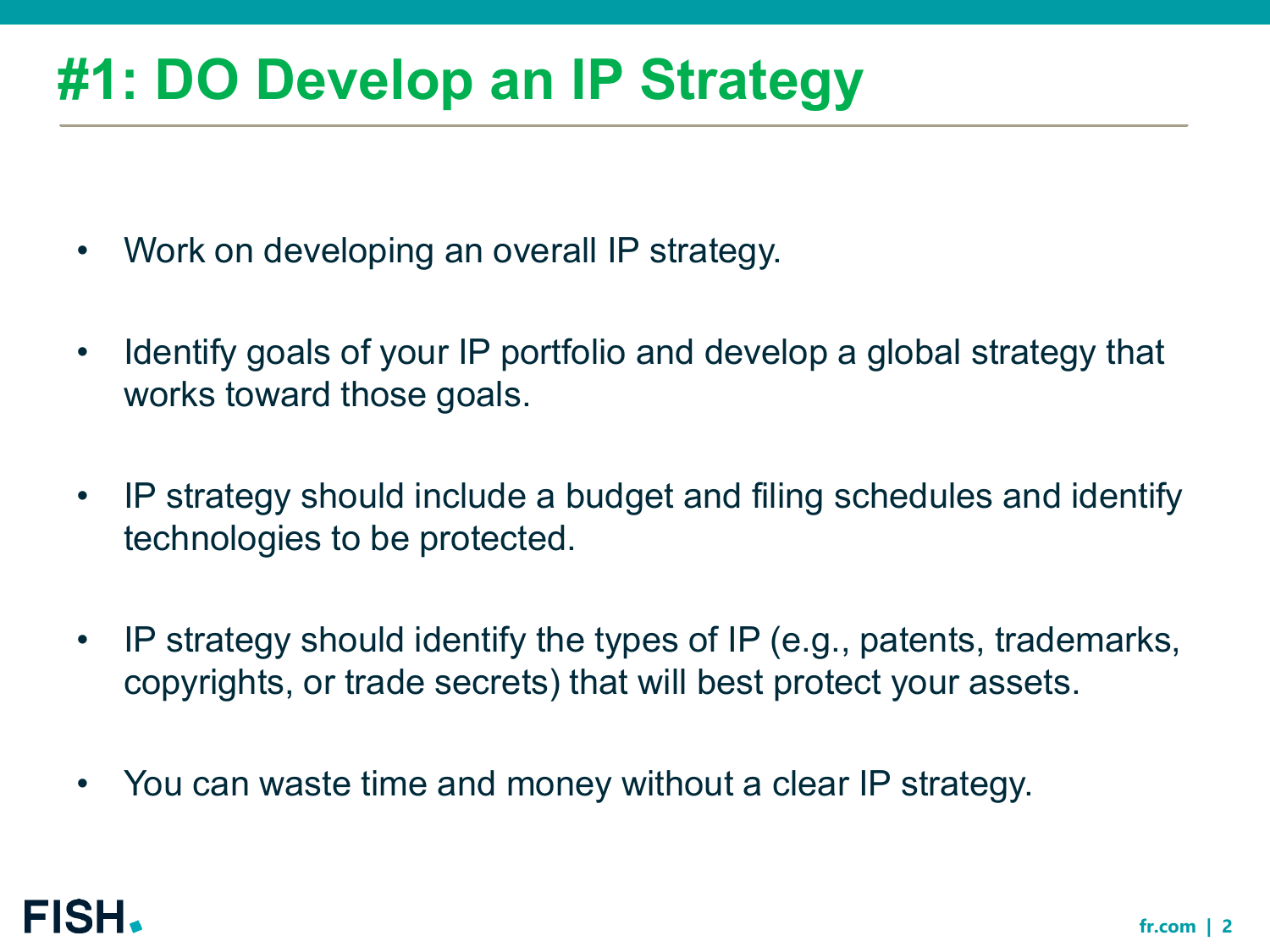## **#2: DON'T Skimp on Your IP Budget**

- Protecting IP can be expensive, but it is critical to develop a realistic budget for your IP, which can be the core value in a start-up company.
- Be sure to budget a realistic dollar amount toward protection of all types of IP within your global strategy.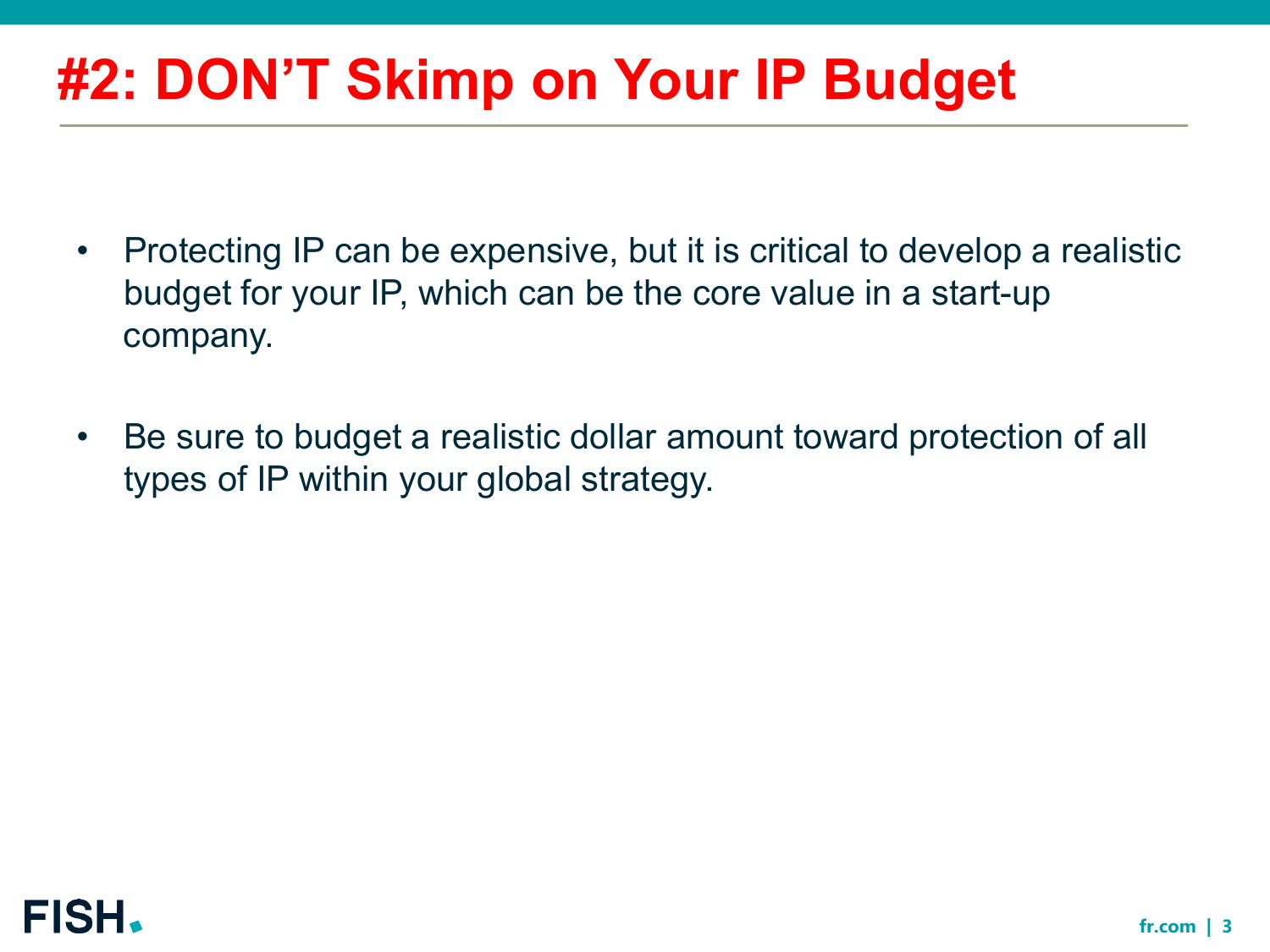#### **#3: DO Consider All Forms of IP**

- In addition to patents, consider trademarks, copyrights, and trade secrets as potentially valuable components of your IP portfolio.
- Trademarks and service marks, and the goodwill that goes with them, can sometimes have greater value than a company's patents.
- Trademark rights are far less expensive to obtain and maintain.
- Trade secrets have become more important for life science companies in light of changing patent laws.

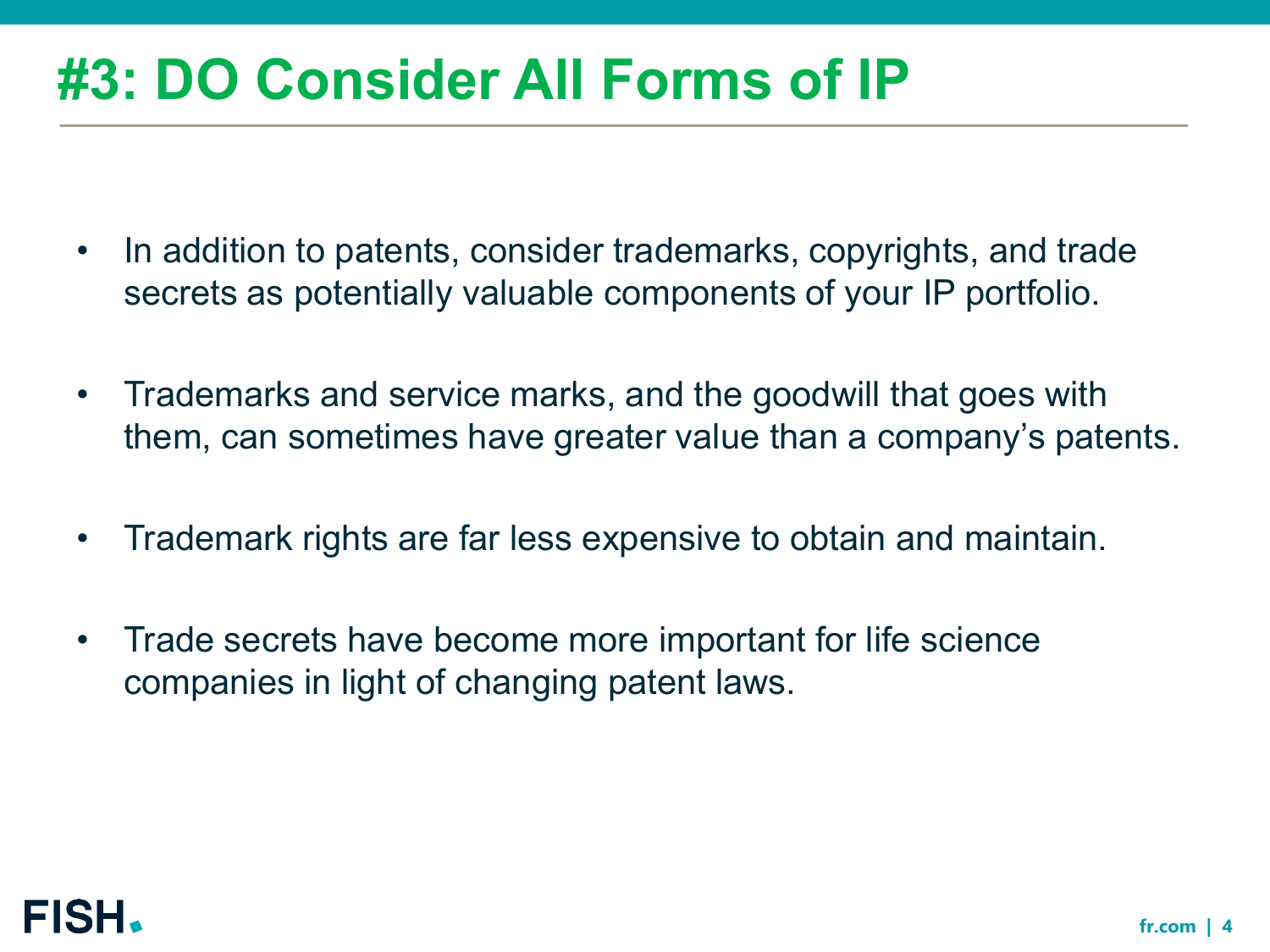## **#4: DON'T File Perfunctory Provisionals**

- Provisional patent applications can be valuable components of a company's overall IP strategy.
- Avoid the temptation to file cheap "coversheet" provisionals.
- Important to carefully describe your inventions in a way that supports later non-provisional applications.
- Coversheet provisional can do more harm than good.
- Best to involve IP counsel in the preparation of any provisional patent application to ensure that your application covers the full scope of your inventions.

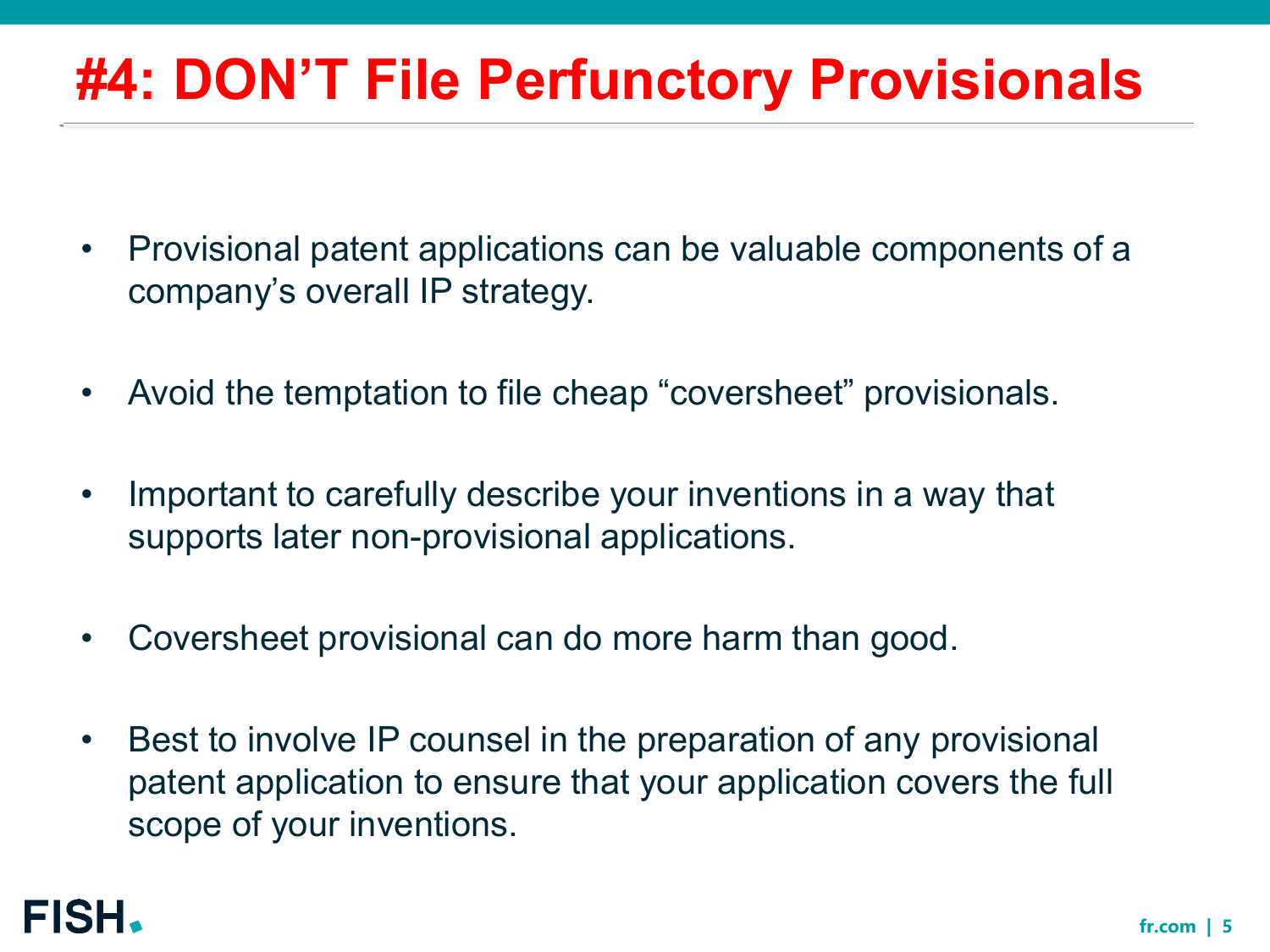#### **#5: DO Conduct Trademark Searches**

- You may be surprised to find that you do not have the right to use your selected corporate, product, or domain names.
- Conduct trademark, service mark, and domain name availability and clearance searches early on, before a change in your company or product names involves significant expense and loss of goodwill.
- It is best to conduct these searches before you select your corporate name or embark on a marketing campaign for your first product.

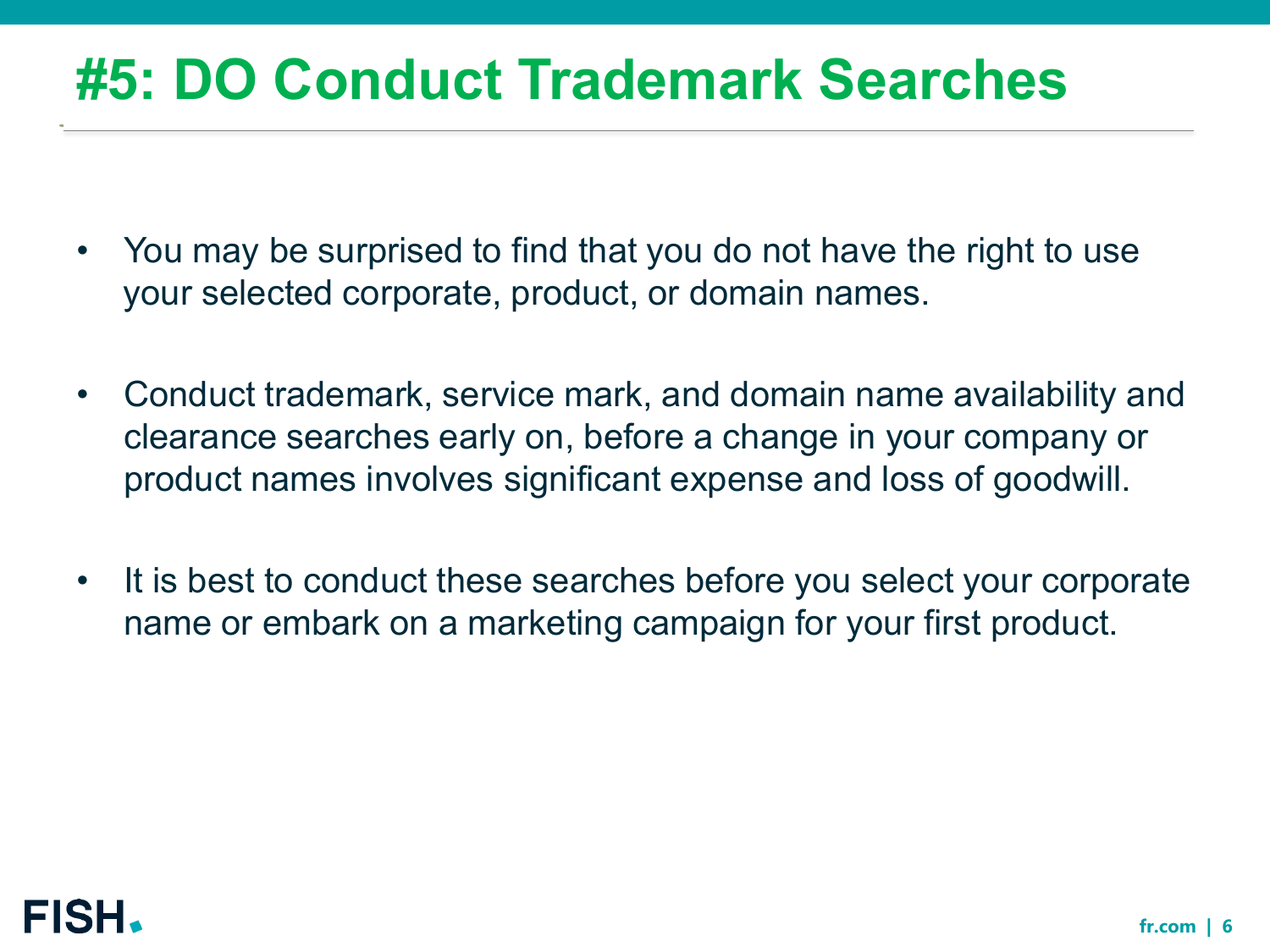#### **#6: DON'T Focus Your Patent Applications Solely on Your Specific Technology**

- Avoid filing narrow patent applications directed to your initial technology or on a specific commercial product or core process.
- Better practice is to draft your patent applications to cover various alternative embodiments aside from the company's specific product.
- The market may ultimately adopt an alternative solution that the start-up company may have had in mind, but was not detailed in the patent application.
- Brainstorm and try to cover the "big picture."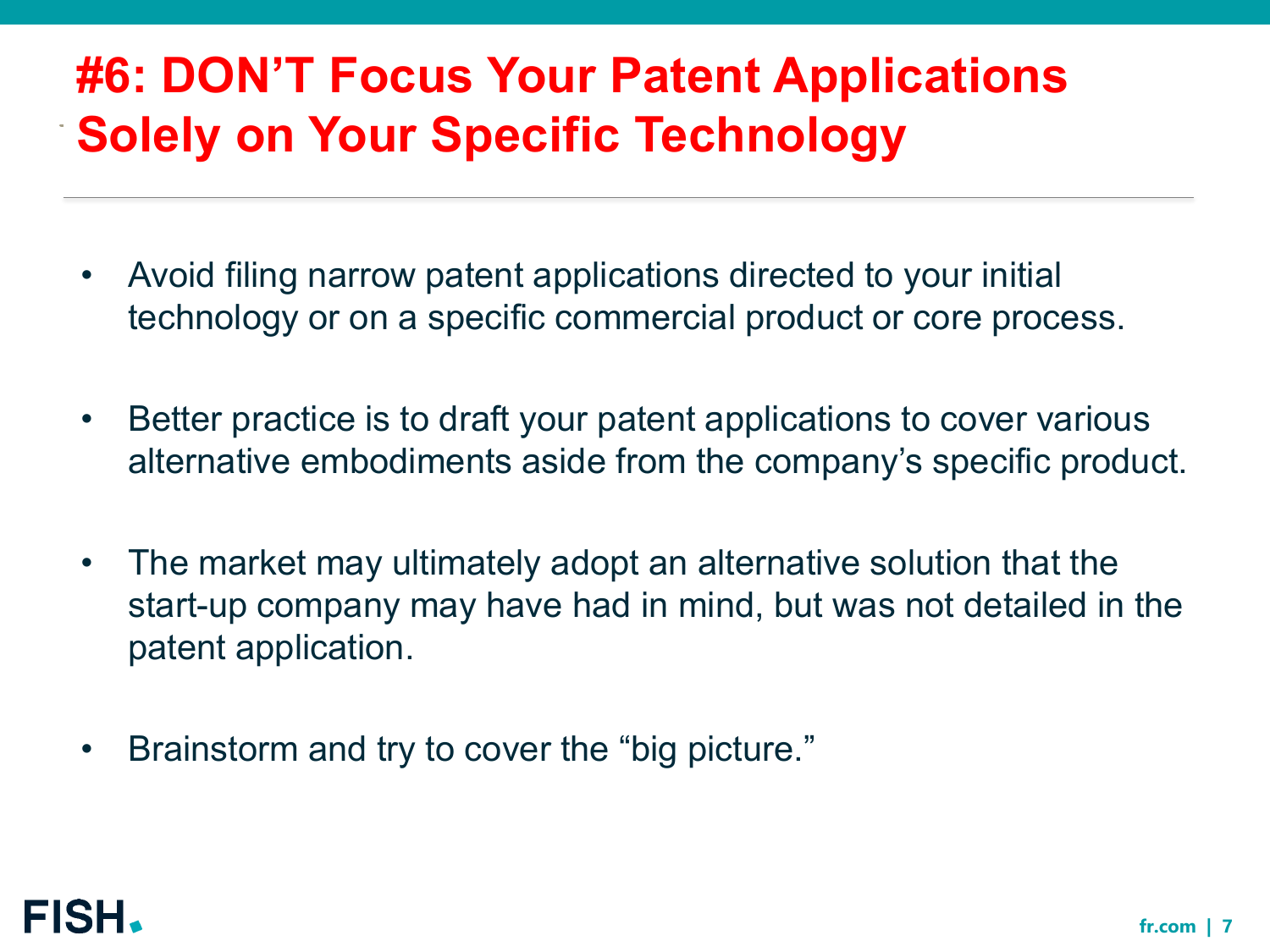#### **#7: DO Involve IP Counsel Early**

- Hire an IP attorney prior to launching your product and prior to any public disclosure of your technology.
- If you wait until after public disclosures, sales, or publications have occurred you may have irreparably lost valuable IP rights.
- You may not even know that barring events have occurred.
- Bottom line protect your IP rights early.

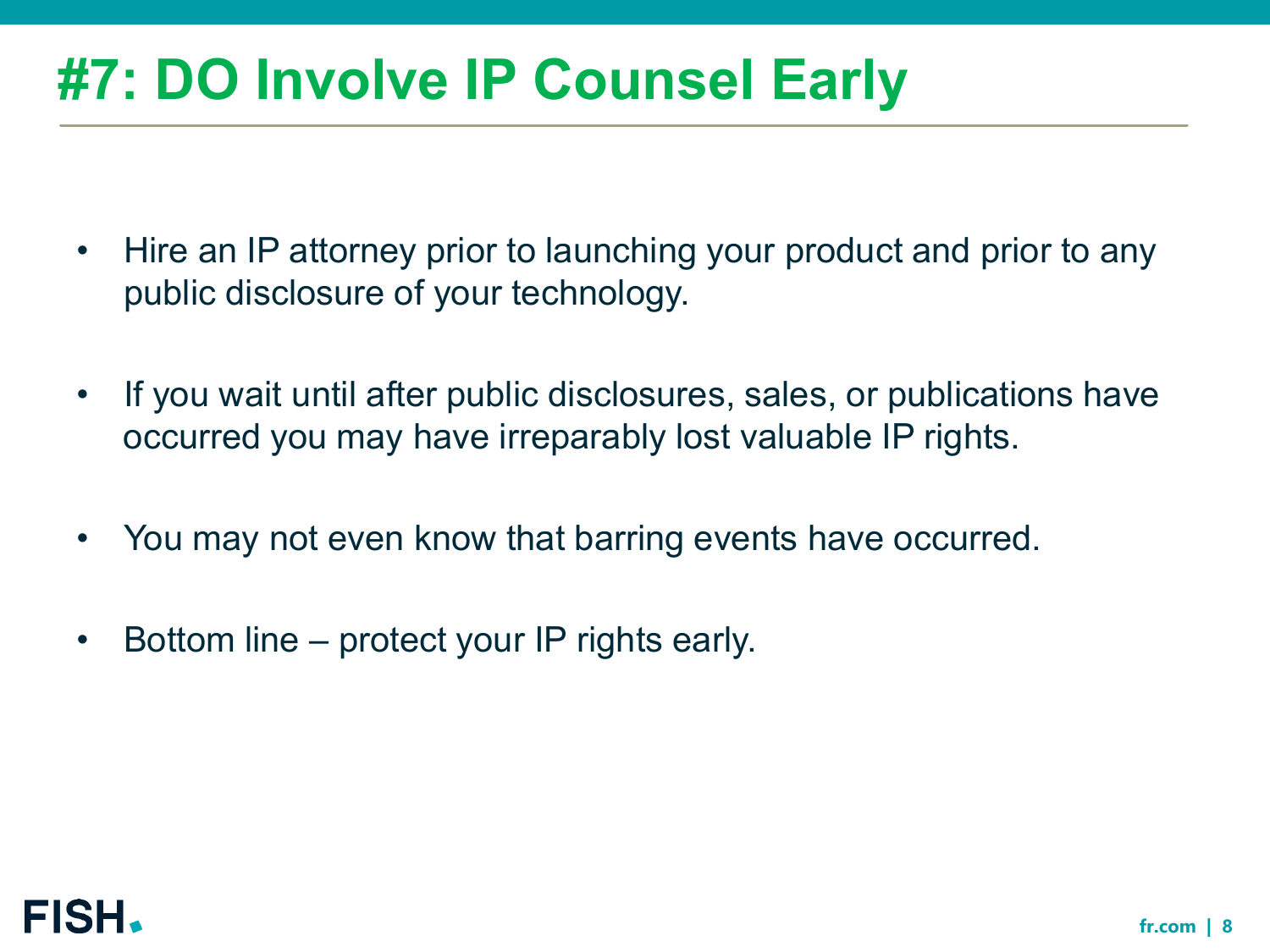### **#8: DON'T Hire the Wrong IP Counsel**

- Your IP counsel should be more than a simple contractor who sits in an office and writes patent applications.
- Seek an IP counsel who makes the effort to become familiar with your company's industry, technology, and competitors.
- Your IP counsel should be a strategic partner involved with developing and implementing your IP strategy, rather than a mere scribe.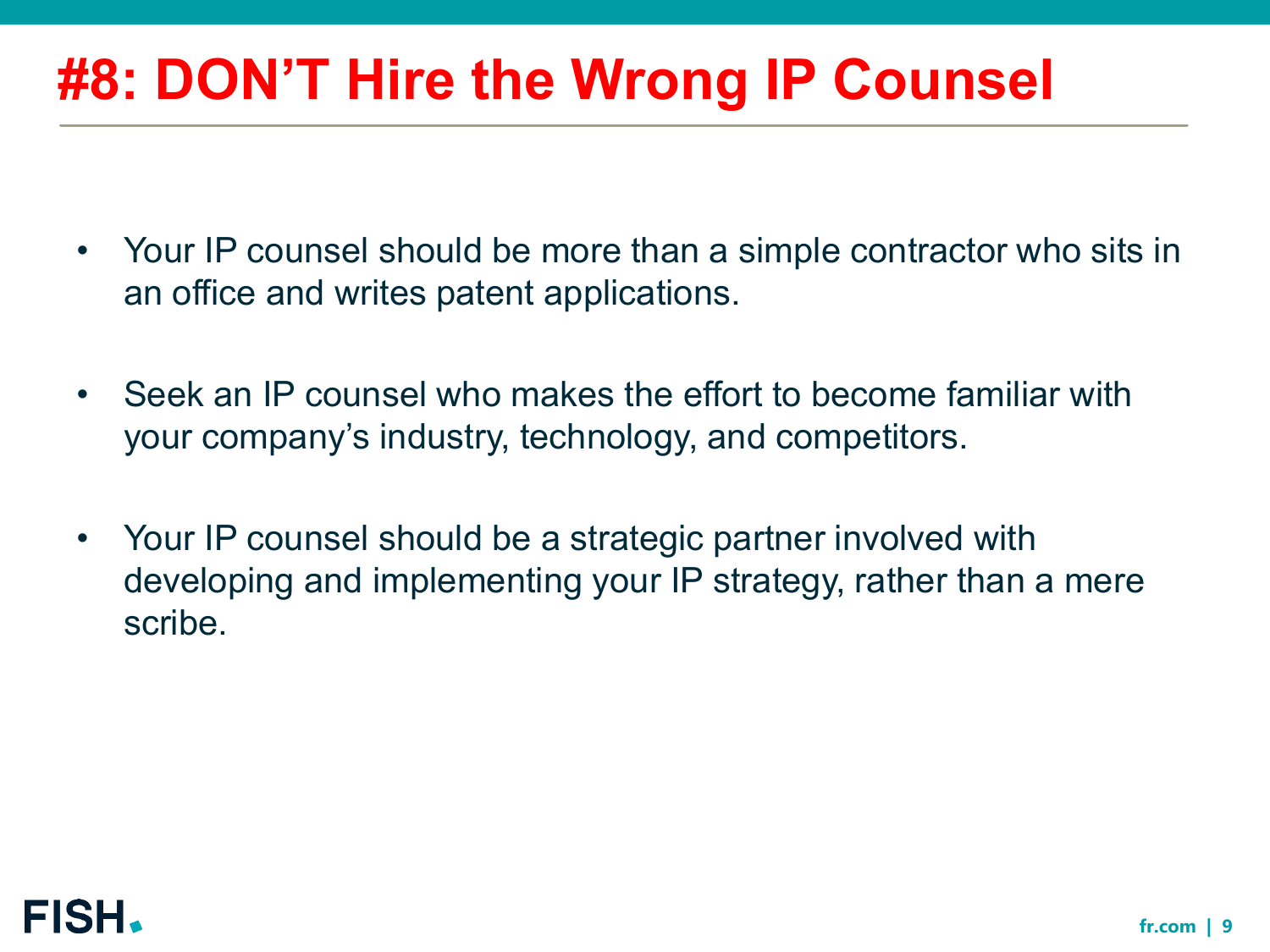#### **#9: DO Study Competitors' Patents**

- You should not assume that you are to market and sell your product just because you own a patent or maintain a trade secret.
- Consider your freedom to operate (FTO) before you design your commercial products, and then monitor this FTO over time.
- Other companies may own patents on one or more features of your product. For instance, even though a company may hold a patent on the screen and display driver used in a cell phone, other companies may hold patents that cover the processor, memory, video adapter.
- Budget both time and money to identify competitor patents that may impact your ability to sell your product.

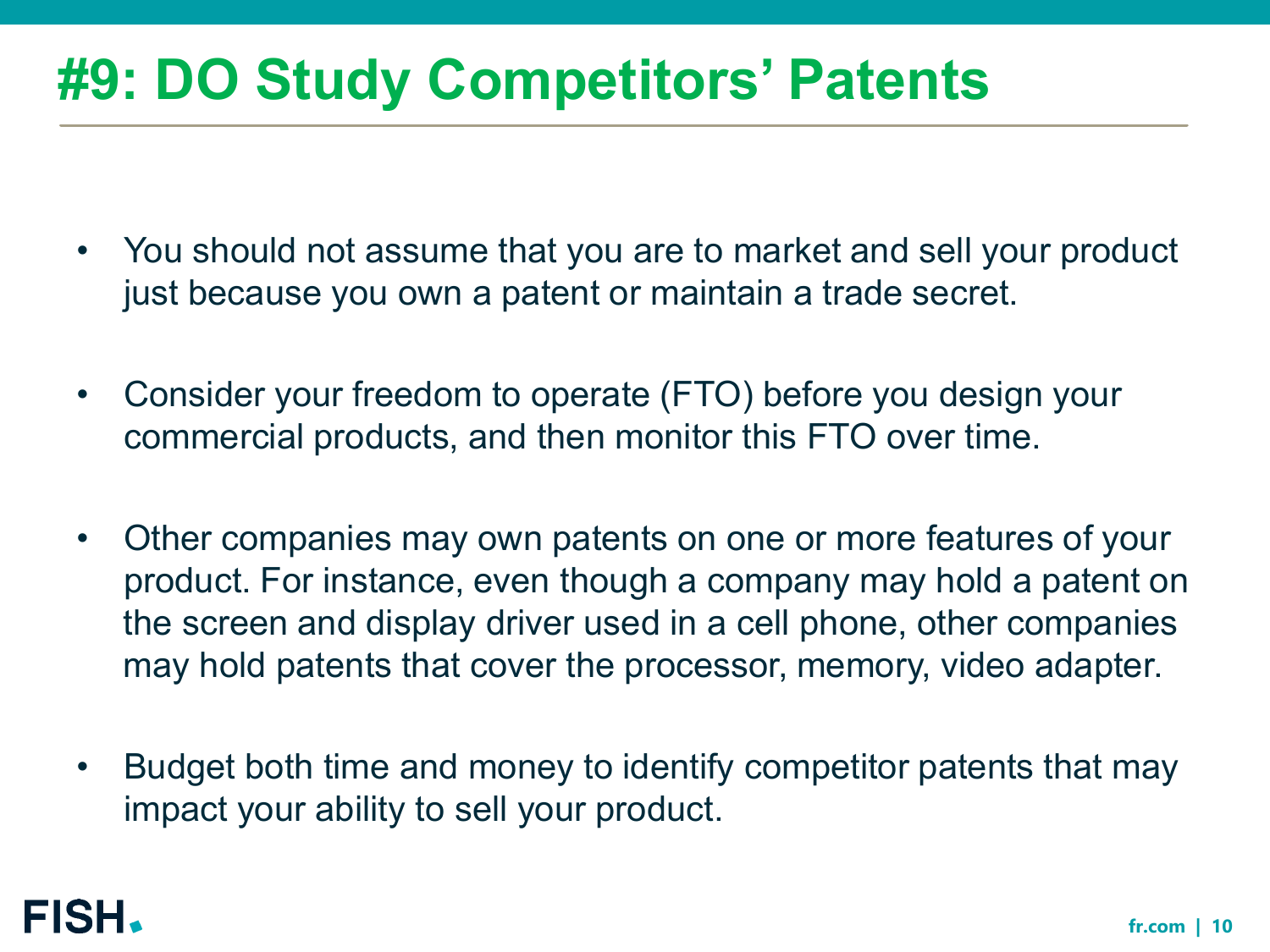#### **#10: DON'T Overlook the Details**

- Make sure that the company, not the employees or principals, owns the IP.
- All patent applications should be explicitly assigned to the company and all papers should be signed as soon as possible.
- Use non-disclosure agreements when dealing with others.
- Establish trade secret policies for all employees and management.
- Failing to tie down and maintain IP rights can cost your company valuable IP rights and waste much time and money.

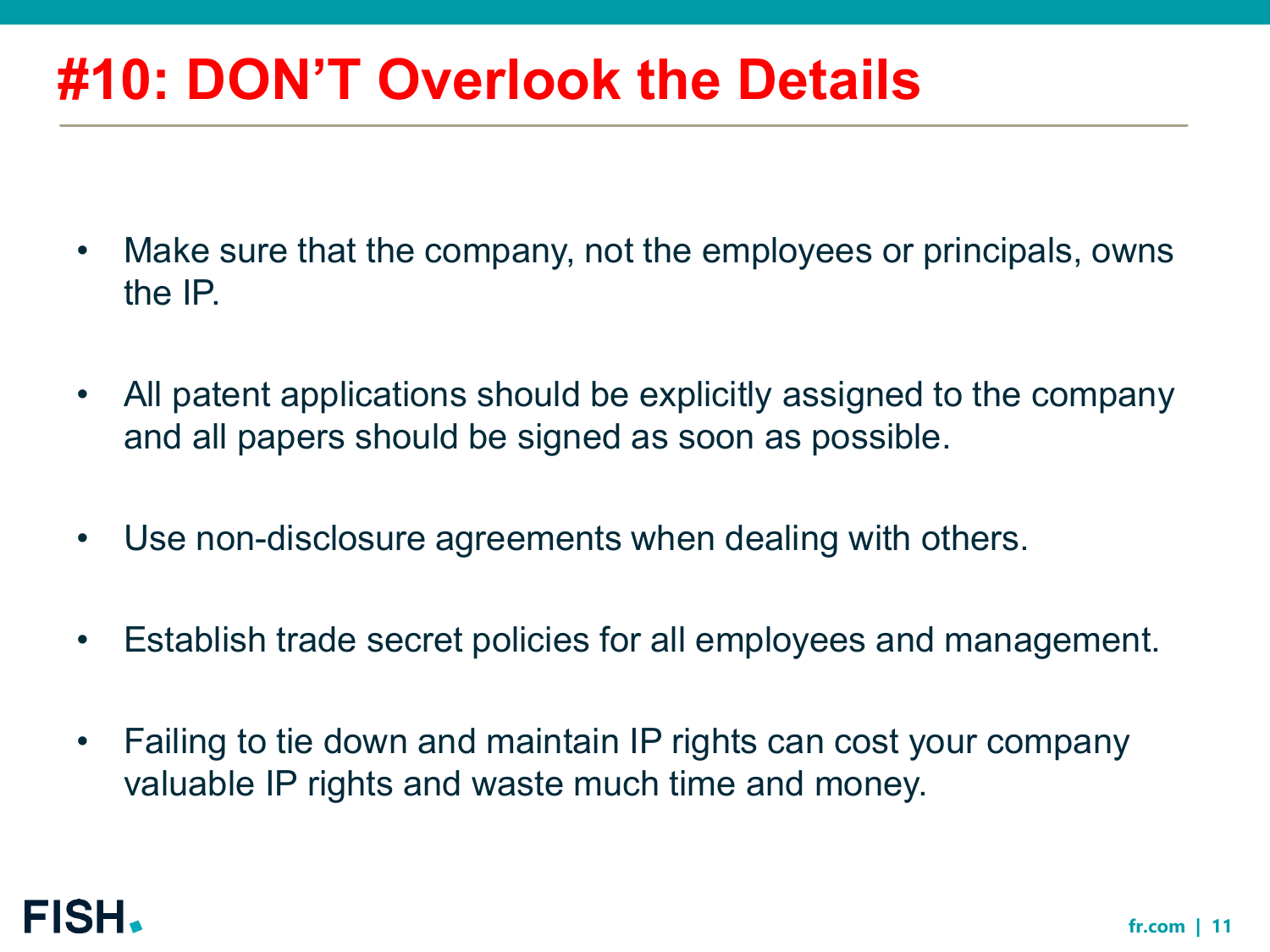#### **Presented by:**



**J. Peter Fasse** 617-521-7802 fasse@fr.com

Peter Fasse is a Principal in the Boston office of Fish & Richardson.

With well over 30 years of experience, Peter's practice emphasizes client counseling and patent prosecution in a wide variety of technologies, with an emphasis on healthcare, medical devices, and other biological and medical fields as well as various "green" technologies.

Peter helps clients from start-ups to multinationals to develop competitive worldwide patent strategies and to establish solid and defensible patent portfolios. He performs competitive patent analyses, identifies third-party patent risks, and provides patentability and freedom-to-operate opinions. Peter also has experience in opposing and defending patents before the European Patent Office and in U.S. litigation and post-grant proceedings.

Peter has experience in medical therapeutics, diagnostics, devices, and imaging, microfluidic systems, liquid biopsy, nucleic acid sequence analysis systems and software, cell culturing and bioprocessing, molecular biology, complex biomedical systems, optics, machine tools, and lasers.

Specific applications include, e.g., cancer antibodies, RNAi and CRISPR therapeutics, engineered AAV systems, microfluidic analysis of circulating tumor and fetal cells, cell-free DNA analysis, next generation sequence analysis, dendritic cell- and DNA- based vaccines, nanoparticle and vector-based delivery of therapeutic agents, automated blood analysis systems, nucleic acid probes, tissue engineering, infusion pumps, biochips, laser systems, cellulose processing for ethanol production, implantable drug delivery devices and microcapsules, ultrasound probes, wind and solar power, and diagnostic and therapeutic methods for, e.g., AIDS, cancer, autism, diabetes, psoriasis, and arthritis.

**FISH,**